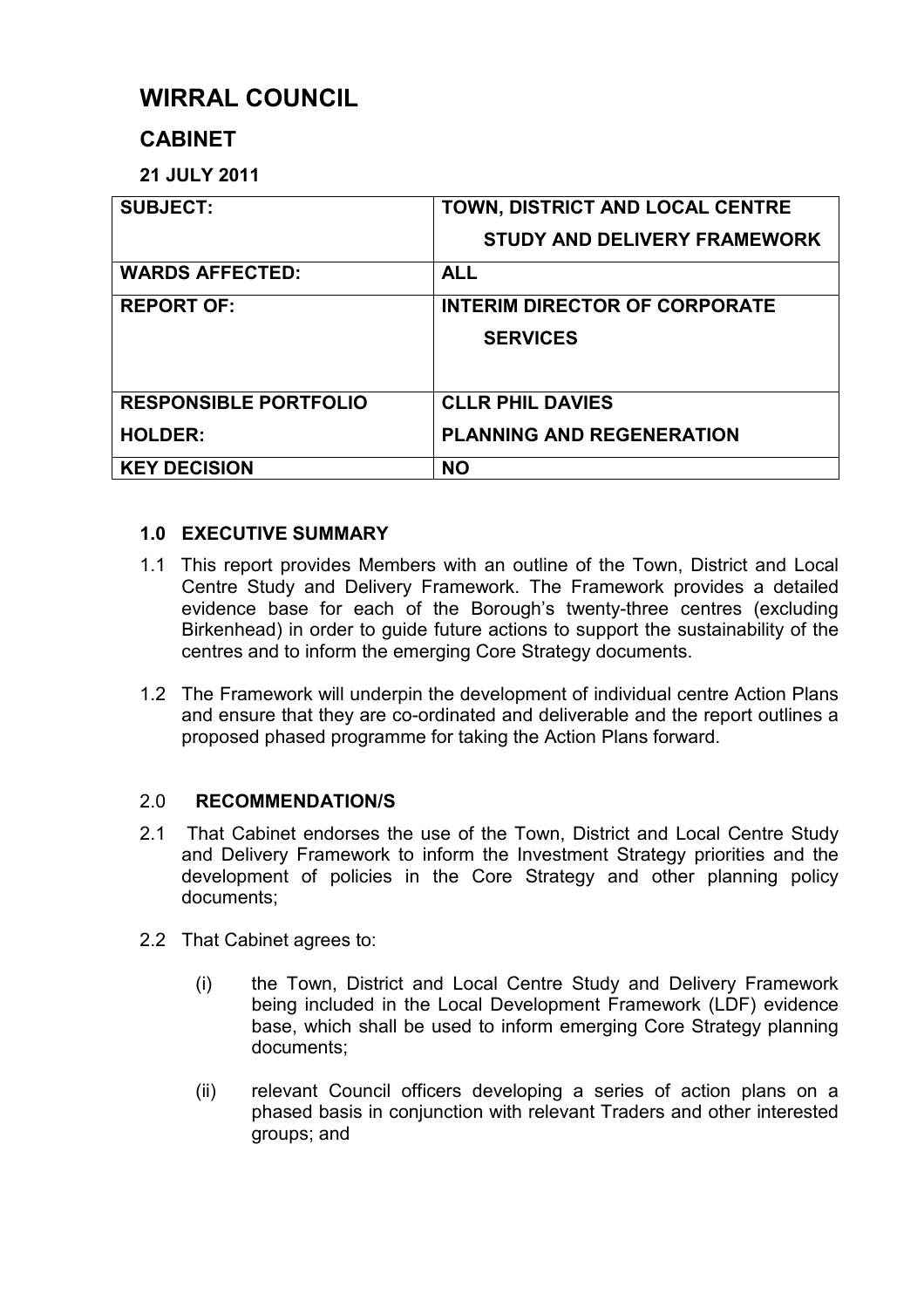(iii) the town centres stated below be included in the first phase of action plans (referred to above) that are to be developed:

Liscard, New Ferry and Seacombe (Poulton Rd / Borough Rd), New Brighton (Seabank Rd), Wallasey Village and Irby.

(iv) the development of a 'Town Centre Traders' Toolkit' to support the setting up and operation of local trader groups.

## **3.0 REASONS FOR RECOMMENDATIONS**

- 3.1 Cabinet on the 13<sup>th</sup> January 2011 (Min 278) noted the need to take forward actions to improve the vitality and viability of Wirral's town, district and local centres outside of Birkenhead. Members recommended that a report should be produced by Council Officers to provide a detailed evidence base that could be used to inform both the LDF Core Strategy and also the development of centre specific Action Plans. Cabinet noted that the Town, District and Local Centre Study and Framework will set out realistic options given the reduced level of funding available to intervene and regenerate areas, as well as setting out some long term aspirations which are only likely to come forward in a much more vibrant economy or when funding streams become more readily available.
- 3.2 Cabinet also noted that the work would be progressed using existing Council staff resources and that this would mean that the development of Action Plans would be taken forward on a phased basis through a rolling programme. At Cabinet on the 14<sup>th</sup> January 2010 (Min 261) Members proposed that six centres should be addressed. These were New Ferry, Seacombe (Poulton Rd / Borough Rd), New Brighton (Seabank Rd), Wallasey Village, Irby and Hoylake. Laird Street was not included as it was noted that clear plans were in place for this centre through the HMRI work.
- 3.3 Members will be aware that Hoylake has been announced as a Neighbourhood Planning Front Runner Pilot area (Cabinet  $3<sup>rd</sup>$  February 2011). It is suggested that we allow the work with the Hoylake Neighbourhood Planning Front Runner to continue and that a new centre is included in the first phase of Action Plans. It is therefore proposed that Liscard is included in the first phase due to its high vacancy rate and it being the largest town centre after Birkenhead. Work with Hoylake will continue and will link in with the work which has been undertaken in preparing the Town, District and Local Centres Study and Delivery Framework.

# **4.0 BACKGROUND AND KEY ISSUES**

4.1 On the  $14<sup>th</sup>$  January 2010 Cabinet considered a report setting out the findings of the Strategy for Retail, Town Centre and Commercial Leisure produced by Roger Tym and Partners. Members raised a series of issues which required additional work to be undertaken and this was reported to Cabinet on the  $13<sup>th</sup>$ January 2011 (Min 278). Cabinet agreed that more detailed work was required in order to inform and guide future actions and that an evidence base should be produced that covered the 23 district, town and local centres outside of Birkenhead. This should set out policy options that could be progressed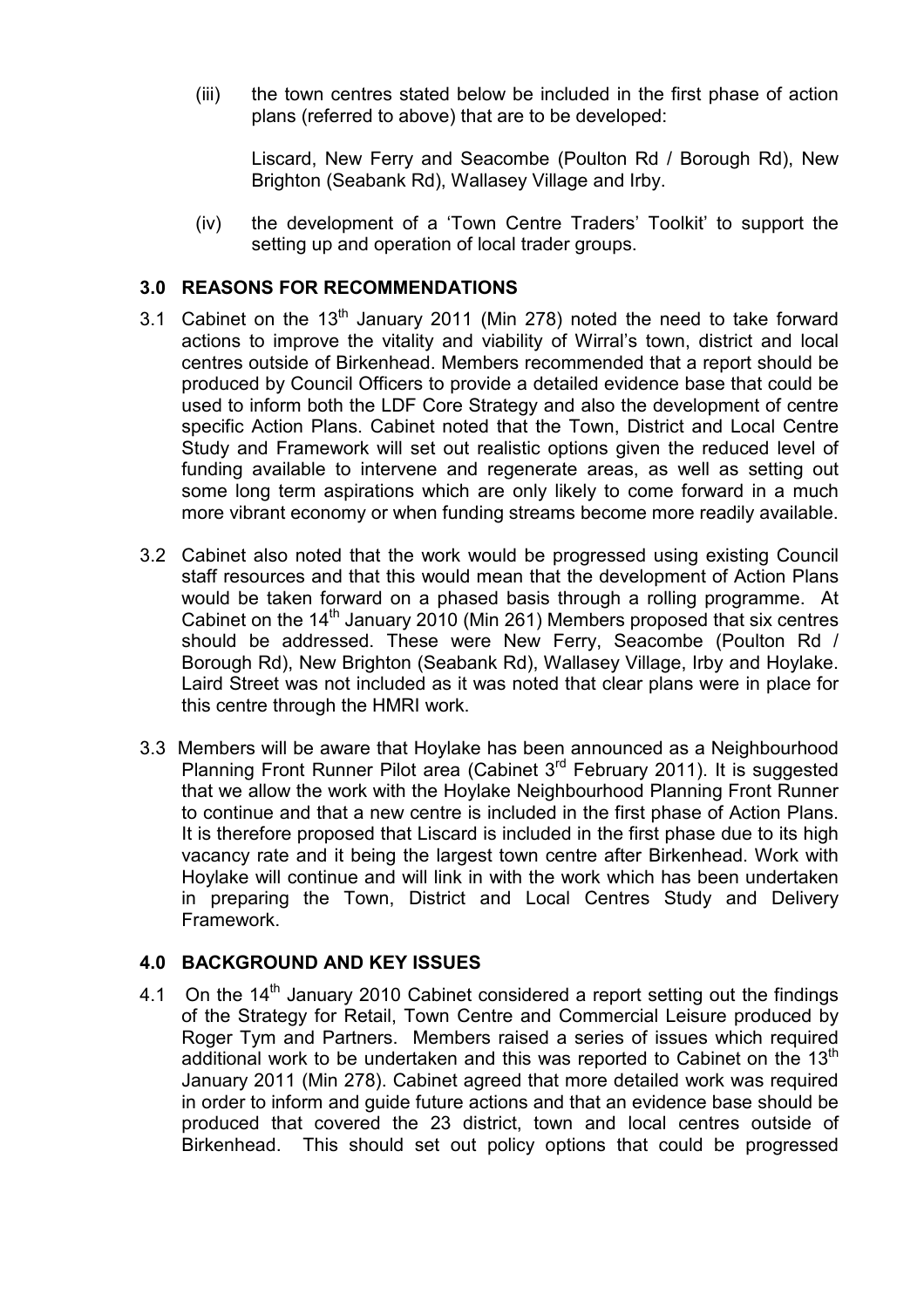through the LDF process as well as identifying realistic opportunities for supporting the future sustainability of each of the centres.

- 4.2 It was agreed that the Framework would not address Birkenhead (including Grange Road West/Oxton Road and Argyle Street/Market Street) as detailed work has already taken place as part of the Integrated Regeneration Strategy for Birkenhead and Wirral Waters which has been adopted as a material planning consideration and will inform the Core Strategy. In addition, trading patterns in Birkenhead will change with the opening of the new Asda Superstore later in 2011. A thorough analysis of the impact of the new Asda store and other changes in Birkenhead will be undertaken by officers outside the context of this Framework.
- 4.3 Following the Cabinet recommendation on the  $13<sup>th</sup>$  January 2011 to progress this work, an internal team of Council staff has undertaken research, surveys, analysis and attended meetings with traders and residents, to produce the evidence base document.
- 4.4 The Town, District and Local Centre Study and Delivery Framework report can be found in the Council's web library within the Corporate Services section and is structured as follows:
	- Section 1&2 sets out the introduction to the report and the structure;
	- Section 3 sets out the background and context to the work including an analysis of national retail trends, shopping patterns in Wirral; and the current 'health' and performance of centres;
	- Section 4 outlines key area of national policy that impact on Wirral's retail centres;
	- Section 5 outlines how the assessment of the 23 centres covered by the framework was carried out and sets out both quantitative and qualitative information relating to each of the centres. It also puts forward short, medium and long term options for possible interventions;
	- Section 6 draws on the individual centres assessment, together with the analysis of national policies, to provide an overall summary of the state of the centres and sets out a number of proposed actions that could support the future sustainability of the centres.

## **Key Issues**

- 4.5 The review of national and local retail trends, policies and practices as well as the individual centre survey and assessment work have resulted in the identification of issues and proposed actions that fall into two key areas:
	- Cross cutting issues that are common to all our town centres which can be addressed through a Borough wide approach, and;
	- The requirement to develop detailed centre specific action plans based on the evidence base set out in the Town, District and Local Centre Study and Delivery Framework.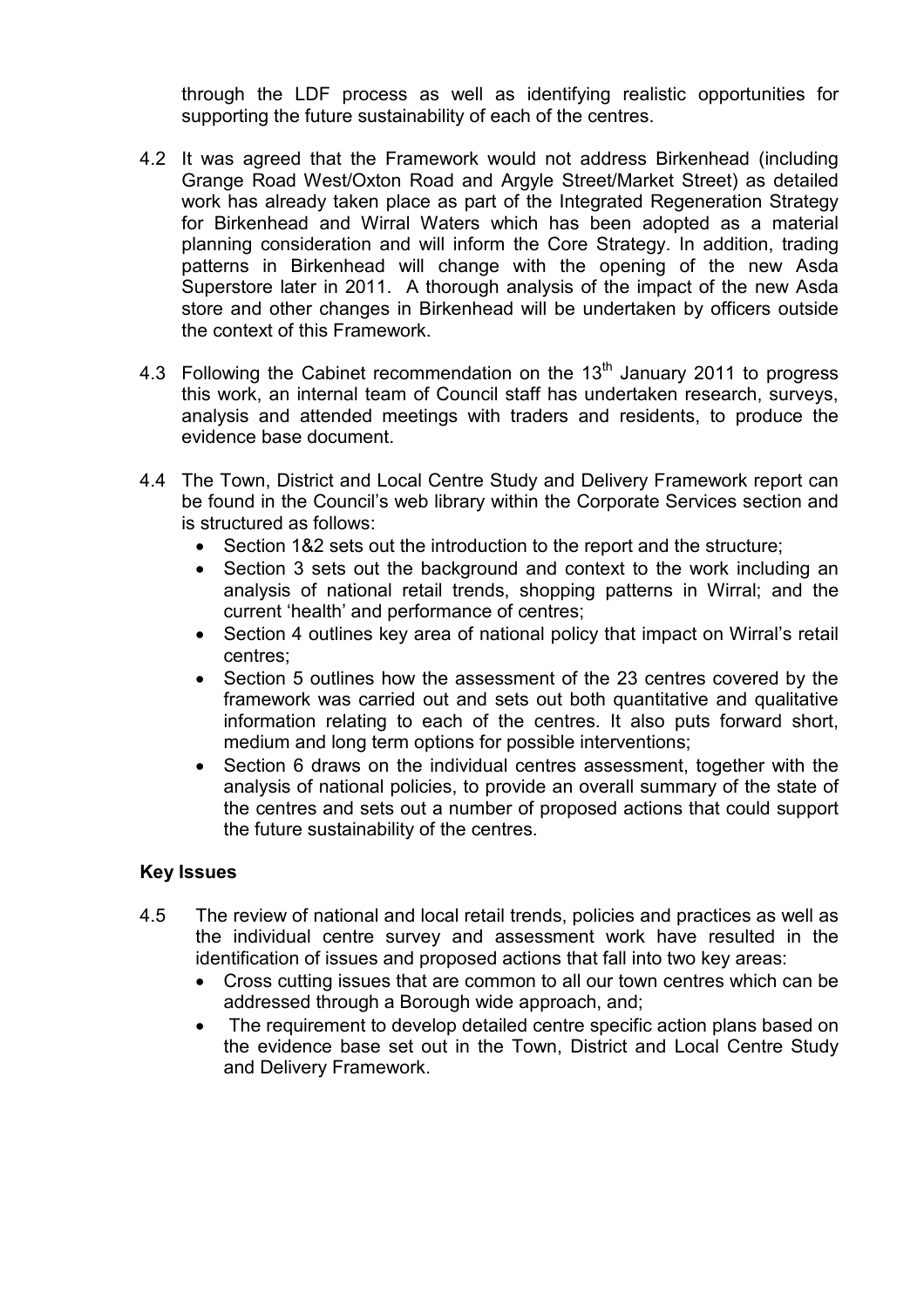#### **Borough-wide Issues**

- 4.6 There are a number of potential planning policy options identified in the Framework which would help shape the future of the centres and which could be progressed through the LDF process. They are put forward as proposals which would then be included in the LDF consultation process. The options include:
	- potential restrictions on the number and distribution of non-retail uses in centres;
	- producing a Supplementary Planning Document on the design and appearance of town centres. This would set out standards for the design of shop fronts and for the conversion of shop units to residential use. It would also address the utilization of upper floor uses in centres.
	- consideration of the future extent of boundaries of some of the centres. Since they were last considered as part of the UDP process, the boundary of some centres now extend beyond their current retail core and the outer edges of these centres are often characterised by vacant units and/ or residential conversions. This would suggest that some centres may be physically too big for their current and future role and that changes to the boundaries of the centres may need to be re-considered in order to promote and secure a long term viable future for them. This would also reflect the findings of national studies that the rise in the number of empty shops is not just a result of the recession, but a reflection of significant overcapacity in the market following changing consumer behaviour such as the growth of internet shopping.
- 4.7 The survey work showed that there is a general concern about the levels of business rates and the impact they may have on the viability of businesses. Business rates are being considered through the Localism Bill and the impact of any changes will need to be considered in full and the impact assessed. There are a number of business rate relief schemes currently in place and there is the option to promote these further through Council communications and increase the uptake of schemes.
- 4.8 Car parking was an issued raised in many areas due to the perceived lack of parking in some areas and the restrictions of on-street parking in others. Whilst this survey work was being undertaken, the "free after three" initiative was launched which allows free parking after 3pm on street and off street in all Council owned car parking areas. As the issue for each area differs depending on the circumstances, it is proposed to consider car parking issues on a case by case basis through the Action Planning process.
- 4.9 From the survey work and through consultation, there is evidence that the number and concentration of non-retail uses in some centres can have a negative impact on the functioning of the centre. A policy approach restricting the proportion and distribution of non-retail uses within the whole of the centre would be appropriate for the majority of centres. Large centres would require additional consideration to identify whether restrictions should be applied to specified frontages and to which Use Classes any restrictions should apply. This work could be done as part of the Action Planning process for each centre and can be shaped by the Townscape Appraisal maps.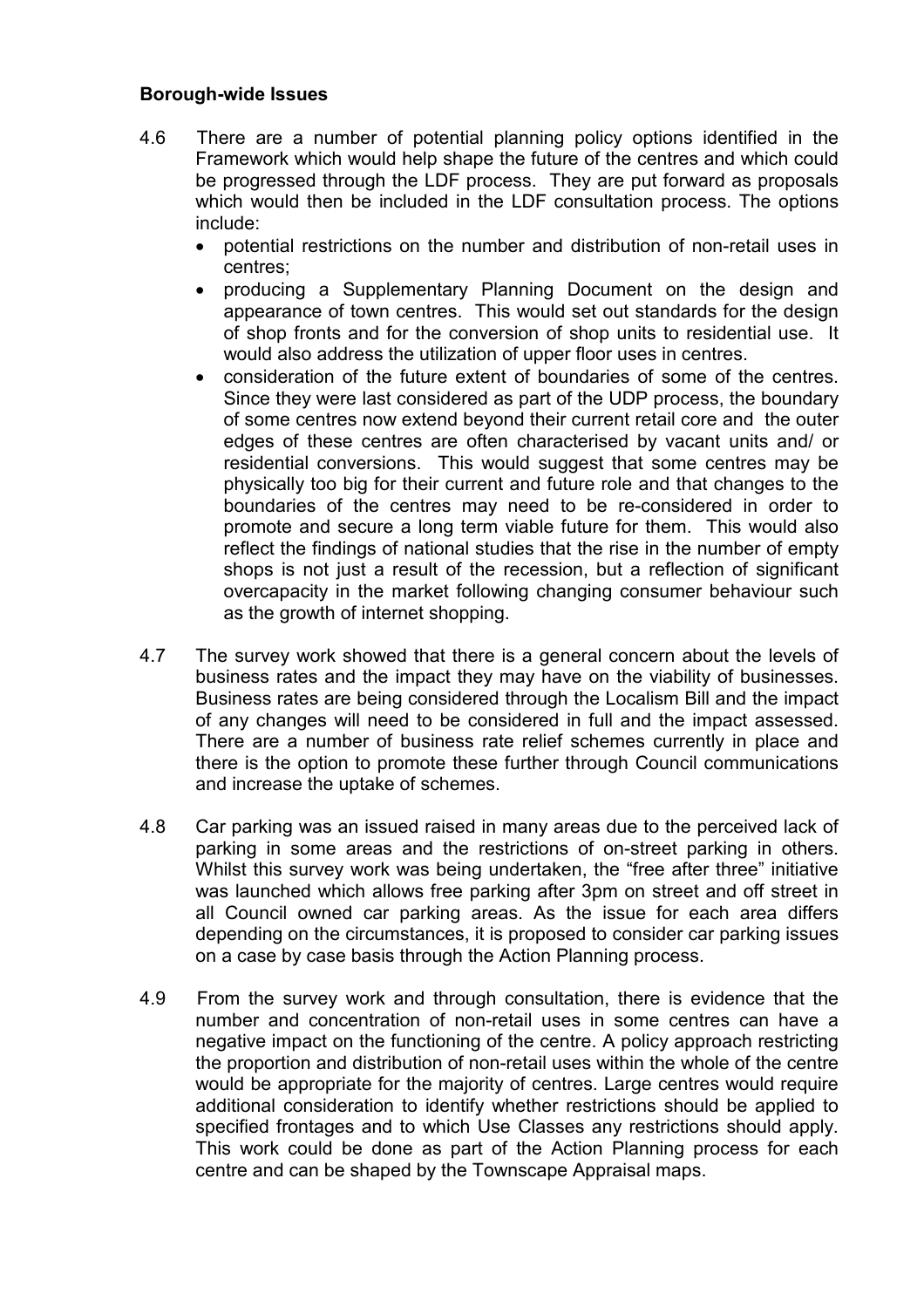4.10 Overall, the updated survey and research work has shown that the broad pattern of the "health" of the Borough's centres has shown some changes since the Roger Tym (RTP) report. In broad terms the outcome of our assessment work is summarised below:

| <b>Healthiest centres</b>                              | <b>Showing signs of</b><br>weakness | <b>Major intervention needed</b> |
|--------------------------------------------------------|-------------------------------------|----------------------------------|
| Heswall                                                | Liscard                             | New Ferry                        |
| <b>West Kirby</b>                                      | <b>Bromborough Village</b>          | New Brighton (Seabank Road)      |
| <b>Upton Village</b>                                   | Moreton                             | <b>Laird Street</b>              |
| <b>Tranmere Urban</b><br>Village (Old Chester<br>Road) | Prenton (Woodchurch<br>Road)        | Seacombe (Poulton Road)          |
| <b>Oxton Village</b>                                   | <b>Wallasey Village</b>             |                                  |
| Greasby                                                | Lower Bebington                     |                                  |
| Eastham                                                | <b>Irby Village</b>                 |                                  |
|                                                        | Dacre Hill                          |                                  |
|                                                        | <b>Hoylake Town Centre</b>          |                                  |
|                                                        | Borough Road                        |                                  |
|                                                        | Victoria Road (New<br>Brighton      |                                  |
|                                                        | <b>Claughton Village</b>            |                                  |

- 4.11 Based on the health of the centres, the level and type of intervention required varies. The healthiest centres are likely to require only limited interventions related to policy changes such as shop front design and building on the strengths through appropriate supported marketing.
- 4.12 Centres showing signs of weakness, may require interventions to tackle issues such as the diversity of the retail offer, level of vacancies and other matters such as the quality of public realm or car parking may require a range of options to be considered. These are likely to be mostly small scale, but which collectively could have a positive impact on the vitality of the centre. Some centres may require boundary changes in the future to help to focus retail activity, although this will be considered in more detail through the Action Plan process.
- 4.13 A few centres require major intervention and this is in line with the recommendations of the RTP report, which identifies that the key to a sustainable future is an acceptance that a centre maybe physically too big for it current and future role. Significant changes to the boundaries of these centres may be needed to help manage and focus the centre in the future, allowing different uses in the areas outside the boundary and help to regenerate the centre.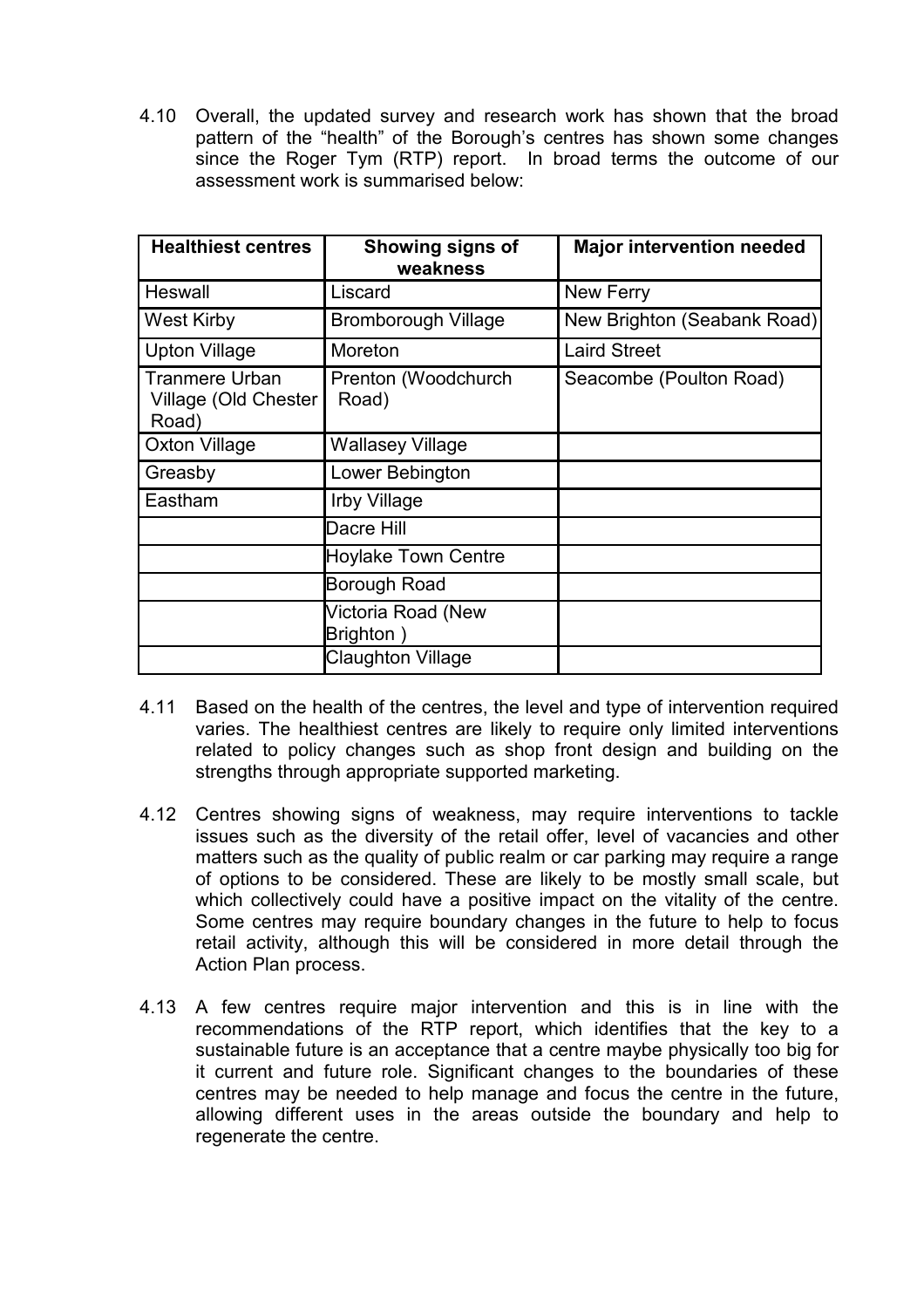# **Centre Specific Action plans**

- 4.14 Having undertaken the survey and assessment work for the Town, District and Local Centres, an evidence base has been produced which in conjunction with the RTP Retail Assessment gives a clear picture of the 23 selected shopping centres across the borough. Building upon this evidence base a series of Actions Plans will be produced. These are likely to include:
	- Clustering of non-retail uses and the appropriate policy response;
	- Detailed assessment of upper floor uses;
	- Detailed work on scope for contraction (or expansion) of the centres and how this would be managed;
	- Potential detailed environmental improvements;
	- Traffic management and parking;
	- Centre-specific design and other guidance;
	- Options for the local marketing of the centre and linkage to any Borough wide initiatives.
- 4.15 A key finding from the Framework is that in order to achieve the desired outcomes for each centre, work must be taken forward in conjunction with local trader organisations and groups, as they know how their centres and businesses operate. A large number of centres do not have an existing traders organisation and it is proposed that encouraging centres to set up a traders organisation is really valuable to promoting and sustaining town, district and local centres.
- 4.16 To support this aim it is proposed that a 'Town Centres Traders Toolkit' will be produced which is likely to include:
	- Facilitating initial meetings of traders to ascertain interest in setting up a traders group, identifying resources etc;
	- Information on funding sources;
	- Information on future events promoted by the destination marketing team;
	- Access to best practice advice through the Council's membership of the association of town centre management;
	- Signposting key contacts within the Council.
- 4.17 Development of detailed Action Plans would then allow traders, residents and agencies to work together to identify options which they could progress through partnership working. It will be critical for local traders, businesses, residents and relevant partners to be fully involved in this process as many of the solutions will be driven by the private sector. It would therefore be expected that the Action Plans would reflect local circumstances and could range from plans that included long term aspirations to plans that addressed a single short term issue and were taken forward by Traders on a task and finish basis.

## **5.0 RELEVANT RISKS**

5.1 There are no risks identified at this stage arising directly from this report.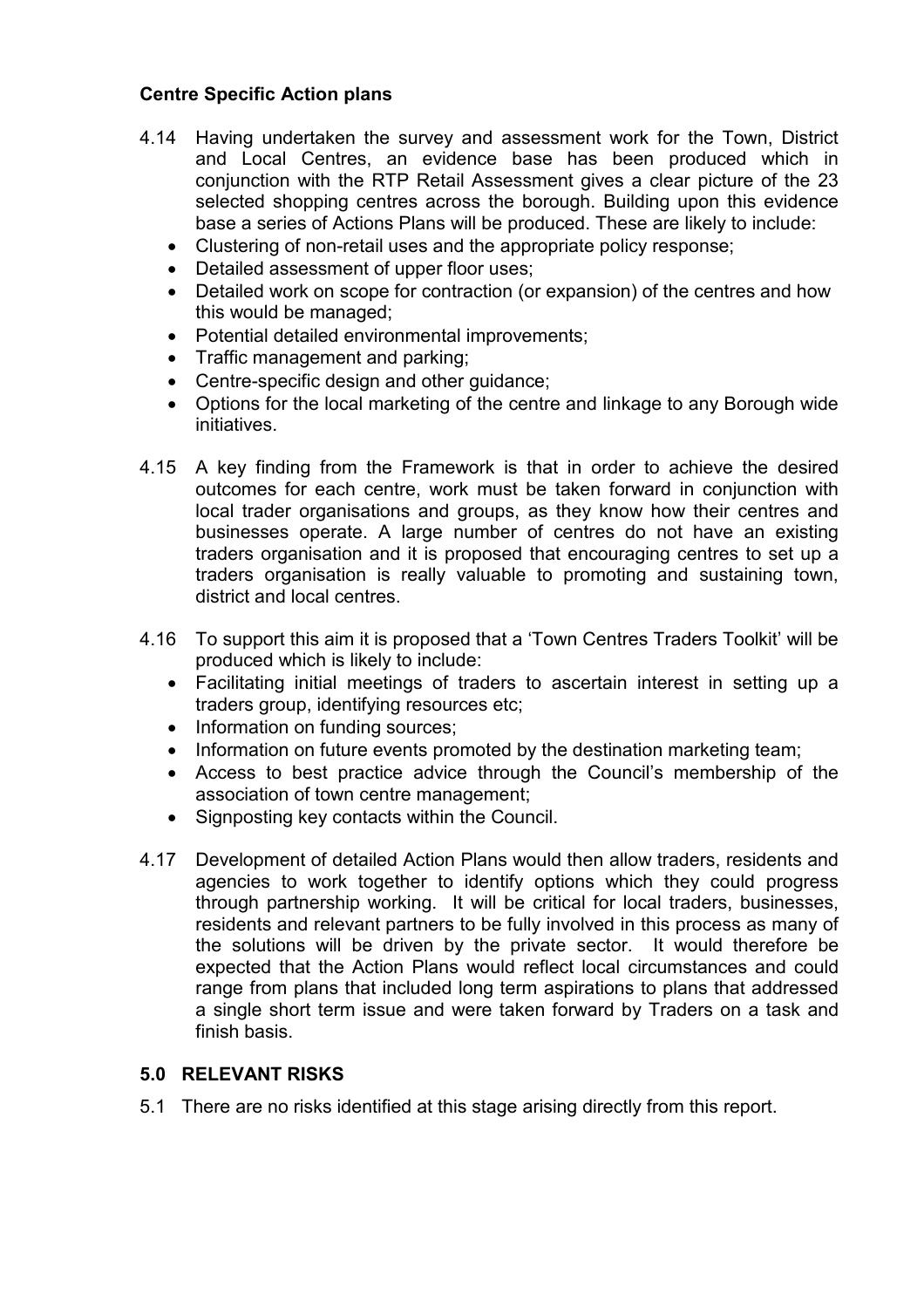# **6.0 OTHER OPTIONS CONSIDERED**

6.1 The Town, District and Local Centre Study and Delivery Framework has been produced in line with a previous Cabinet recommendation - 13<sup>th</sup> January 2011.

# **7.0 CONSULTATION**

7.1 An online survey was undertaken to gather views of traders, businesses and the community. Also a series of meetings with existing trader organisations was undertaken. A notification was issued through the Council's Invest Wirral Business forum.

# **8.0 IMPLICATIONS FOR VOLUNTARY, COMMUNITY AND FAITH GROUPS**

8.1 The recommendations of this report would involve working closing with existing traders groups and community organisations.

## **9.0 RESOURCE IMPLICATIONS: FINANCIAL; IT; STAFFING; AND ASSETS**

- 9.1 There are no additional staffing requirements arising from the recommendations of this report. The action plans will be produced using inhouse staff resources from within the Corporate Services Department and from other departments as required.
- 9.2 Business Rates is a national scheme locally collected with collections going into a national pool and being redistributed. However the direct relief schemes are predominantly funded locally by the authority and any increase would be a direct cost to the authority.

## **10.0 LEGAL IMPLICATIONS**

10.1 There are no legal implications resulting directly from this report

## **11.0 EQUALITIES IMPLICATIONS**

- 11.1 The Town, District and Local Centre Study and Delivery Framework sets out potential options going forward. These options will be considered through the LDF process and through the development of Action Plans to ensure they bring about equal opportunities and benefits.
- 11.2 An Equality Impact Assessment (EIA) was carried out in September 2010 in respect of the Consultation on the Preferred Options report for the Local Development Framework.
- 11.3 Equality Impact Assessment (EIA) (a) Is an EIA required? No

## **12.0 CARBON REDUCTION IMPLICATIONS**

12.1 The Town, District and Local Centre Study and Delivery Framework assesses the accessibility of centres by public transport and by walking to centres, which impacts on the sustainability of centres.